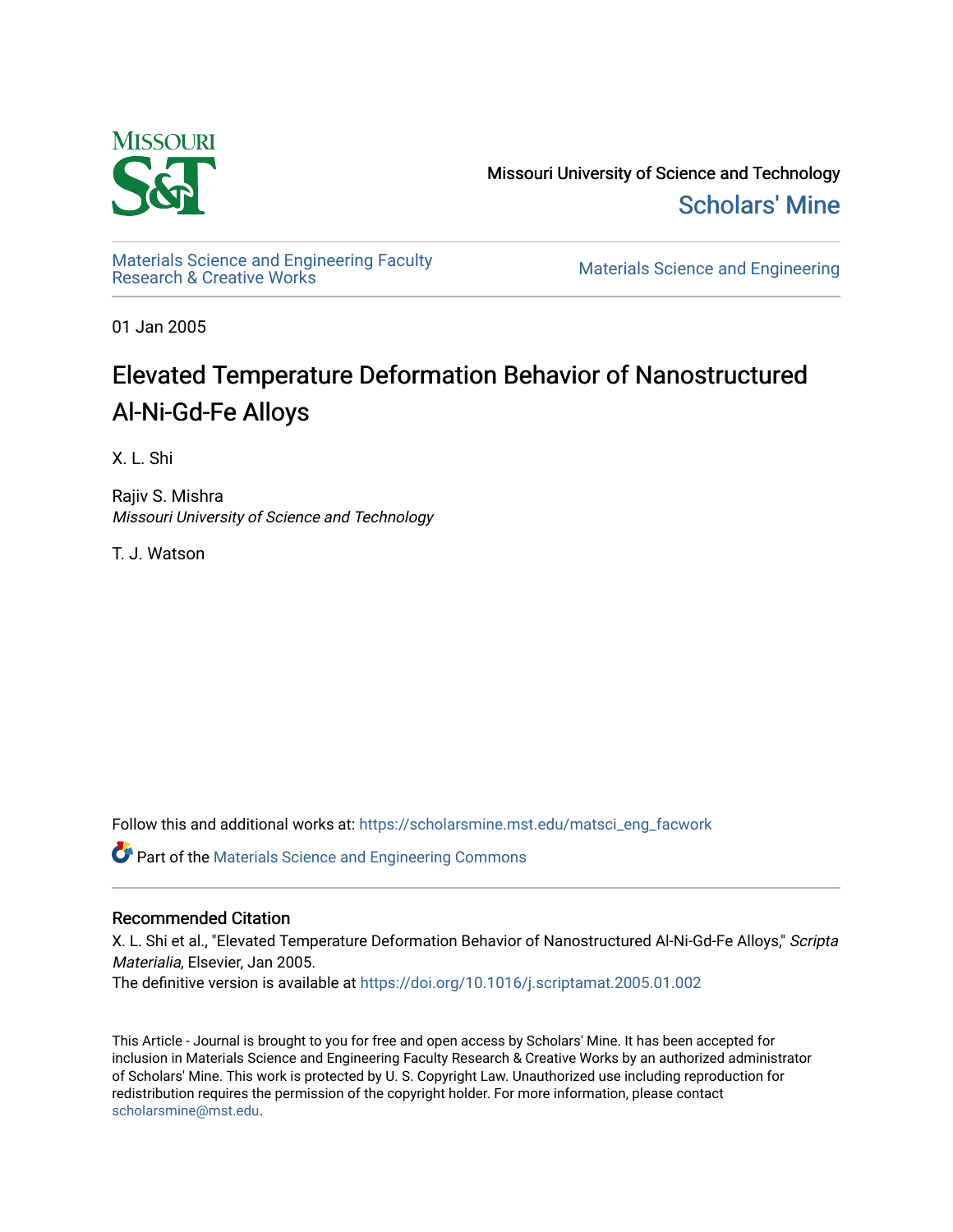

Available online at www.sciencedirect.com



Scripta Materialia 52 (2005) 887–891



www.actamat-journals.com

## Elevated temperature deformation behavior of nanostructured Al–Ni–Gd–Fe alloys

X.L. Shi <sup>a</sup>, R.S. Mishra <sup>a,\*</sup>, T.J. Watson <sup>b</sup>

a Department of Materials Science and Engineering, University of Missouri, 218 McNutt Hall, Rolla, MO 65409, United States b Materials and Processes Engineering, Pratt and Whitney, East Hartford, CT 06108, United States

Received 29 November 2004; received in revised form 22 December 2004; accepted 4 January 2005 Available online 22 January 2005

#### Abstract

The elevated temperature deformation behavior of nanostructured  $Al_89Ni_3Gd_7Fe_1$  alloy was characterized. Tensile strength was 760 MPa at 373 K. Ductility of the alloy increases with increasing strain rate at 573 K. At high temperatures (623–673 K), the operative deformation mechanism is dislocation-climb controlled.

2005 Acta Materialia Inc. Published by Elsevier Ltd. All rights reserved.

Keywords: Aluminum alloys; High temperature deformation; Ultrafine grained microstructure; Nanostructured alloys

#### 1. Introduction

The promise of non-equilibrium processing has resulted in a major thrust for the development of high performance Al-based alloys with enhanced strength, stiffness and thermal stability at elevated temperatures. For high temperature applications, the focus is on producing alloys with a high volume fraction of dispersoids and very fine microstructures [\[1,2\].](#page-5-0) Contributions to strength enhancement of the soft metal matrix arise because of non-shearable barriers to the movement of dislocations. In particular, crystallization of amorphous alloys provides opportunities to produce bulk nanostructured materials with a high volume fraction of intermetallic particles. Phase transformation from the amorphous state has some unique features [\[3\]:](#page-5-0) (a) homogenous nucleation, (b) high nucleation frequency, (c) low growth rate, and (d) nanoscale interparticle spacing. All of these are beneficial for developing high-

E-mail address: [rsmishra@umr.edu](mailto:rsmishra@umr.edu ) (R.S. Mishra).

strength dispersion-strengthened alloys. It also enables great flexibility in the design of materials with chosen volume fractions, types, and sizes of dispersoids and of alloying additions. Amorphous aluminum alloys can be obtained in  $AI-TM-RE$  (TM = transition metals,  $RE = rare$  earth elements) systems [\[4,5\]](#page-5-0). Shiflet and coworkers [\[6\]](#page-5-0) have reported that Al–Ni–Fe–Gd alloys have unique metallic glass formability. So far, ambient temperature mechanical properties of such alloys have been reported and very little work has been done on determining the elevated temperature tensile behavior of bulk nanocrystalline alloys [\[7,8\].](#page-5-0)

The purpose of this paper is to report the elevated temperature deformation behavior of an as-extruded dispersion-strengthened  $Al_{89}Ni_3Gd_7Fe_1$  (at.%) alloy at various temperatures and strain rates.

#### 2. Experimental procedure

Atomized  $\text{Al}_{89}\text{Ni}_3\text{Gd}_7\text{Fe}_1$  powders were extruded into 15.9 mm diameter rods. The starting billet temperature was in the range from 733 to 761 K, with 10 min

<sup>\*</sup> Corresponding author. Tel.: +1 573 341 6361; fax: +1 573 341 6934.

<sup>1359-6462/\$ -</sup> see front matter 2005 Acta Materialia Inc. Published by Elsevier Ltd. All rights reserved. doi:10.1016/j.scriptamat.2005.01.002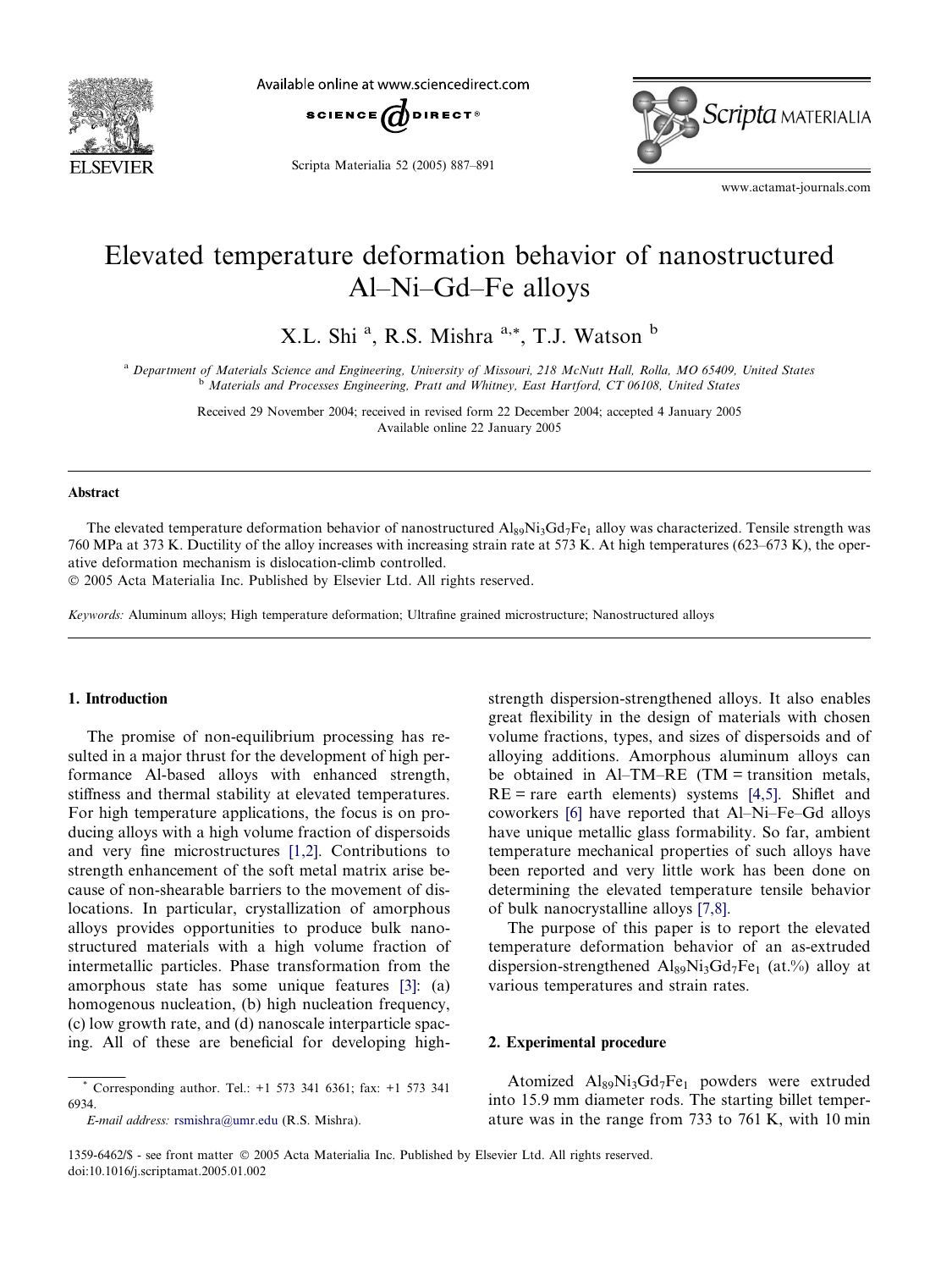of heat-up time and 4 min soaking time. An extrusion ratio of 20:1 was used for all rods. Mini-tensile specimens with rectangular cross-section (gage length 1.3 mm and gage width 1.0 mm) were electro-discharge machined from as-extruded rods in the longitudinal direction. The tensile specimens were polished to the final thickness of  $\sim 0.5$  mm and 1 µm finish. Tension tests were performed on a custom-built, computercontrolled mini-tensile tester in the temperature range of 373–673 K and initial strain rate range of  $5 \times 10^{-5}$ to  $1 \times 10^{-2}$  s<sup>-1</sup>.

Microstructure of the extruded rod was examined using a Philips EM430 transmission electron microscope (TEM) at 300 kV. Thin foils were prepared from as received alloys by double jet electropolishing using a Struers-Tenupol 2 device operating at  $\sim$ 12 V. The electrolyte was 20 vol%  $HNO<sub>3</sub>$  and 80 vol% methanol cooled to 243 K. The effect of temperature on the tensile behavior of this alloy was analyzed based on the fractographic examinations, which were conducted using a Hitachi S4700 scanning electron microscope (SEM).

#### 3. Results and discussion

#### 3.1. Microstructure

Fig. 1 shows the microstructure of an as-extruded  $Al_{89}Ni_3Gd_7Fe_1$  alloy. Hot extrusion of the amorphous powders results in the formation of ultra-fine structure consisting of  $\sim$ 35 vol% of nanostructured intermetallic particles, embedded in the matrix. The matrix was almost pure a-Al due to very low solid solubility of Gd, Ni, and Fe in Al. The average grain size was



Fig. 1. Bright-field TEM micrograph of as-extruded  $Al_{89}Ni_3Gd_7Fe_1$ alloy.

 $\sim$ 200 nm. Rod-like particles (length  $\sim$ 160 nm and width  $\sim$ 30 nm) and equiaxed particles ( $\sim$ 80 nm) were mostly located along the grain boundaries. Dislocation density was very low in the interior of the grains.

#### 3.2. Elevated temperature deformation behavior

The variation of tensile behavior with temperature at an initial of strain rate  $1 \times 10^{-3}$  s<sup>-1</sup> is shown in Fig. 2, where UTS is the ultimate tensile strength, YS the yield strength, and  $\varepsilon_f$  the failure strain (true plastic strain from the stress–strain curves). It can be noted that the tensile strength of this alloy is 760 MPa at 373 K, which is higher than that of traditional elevated temperature alloys. For example, the tensile strength of extruded 2618 alu-minum alloy is 405 MPa at 373 K [\[9\]](#page-5-0). Strength of  $Al_{89}$  $Ni<sub>3</sub>Gd<sub>7</sub>Fe<sub>1</sub>$  alloy decreases gradually with increasing temperature and the ductility increases sharply above 623 K and reaches 24% elongation at 673 K (at room temperature the material failed in a brittle manner). Retention of strengthening at elevated temperatures can be attributed to the high volume fraction of nanostructured dispersoids. Also the nanostructure reduces the size of nucleating flaws and increases the resistance to crack propagation, leading to higher fracture strength [\[10\]](#page-5-0). Very fine second phase particles situated at the grain boundary in this alloy can be effective in the prevention of grain boundary migration, limiting grain growth due to the Zener pinning. Because of the few intragranular particles, Orowan dislocation looping cannot be considered as the primary strengthening mechanism. However, for such nanostructured materials, the theoretical framework for dislocation–particle interaction has not been developed. For example, the strengthening due to the interaction of dislocations with grain boundary particles has not been quantified.

True stress–strain curves for various initial strain rates at 573 K are shown in [Fig. 3](#page-3-0). At this temperature, the yield stress and failure strain increases with increasing strain rate. Similar behavior was also observed in



Fig. 2. Variation of strength and ductility with temperature for Al<sub>89</sub>Ni<sub>3</sub>Gd<sub>7</sub>Fe<sub>1</sub> alloy.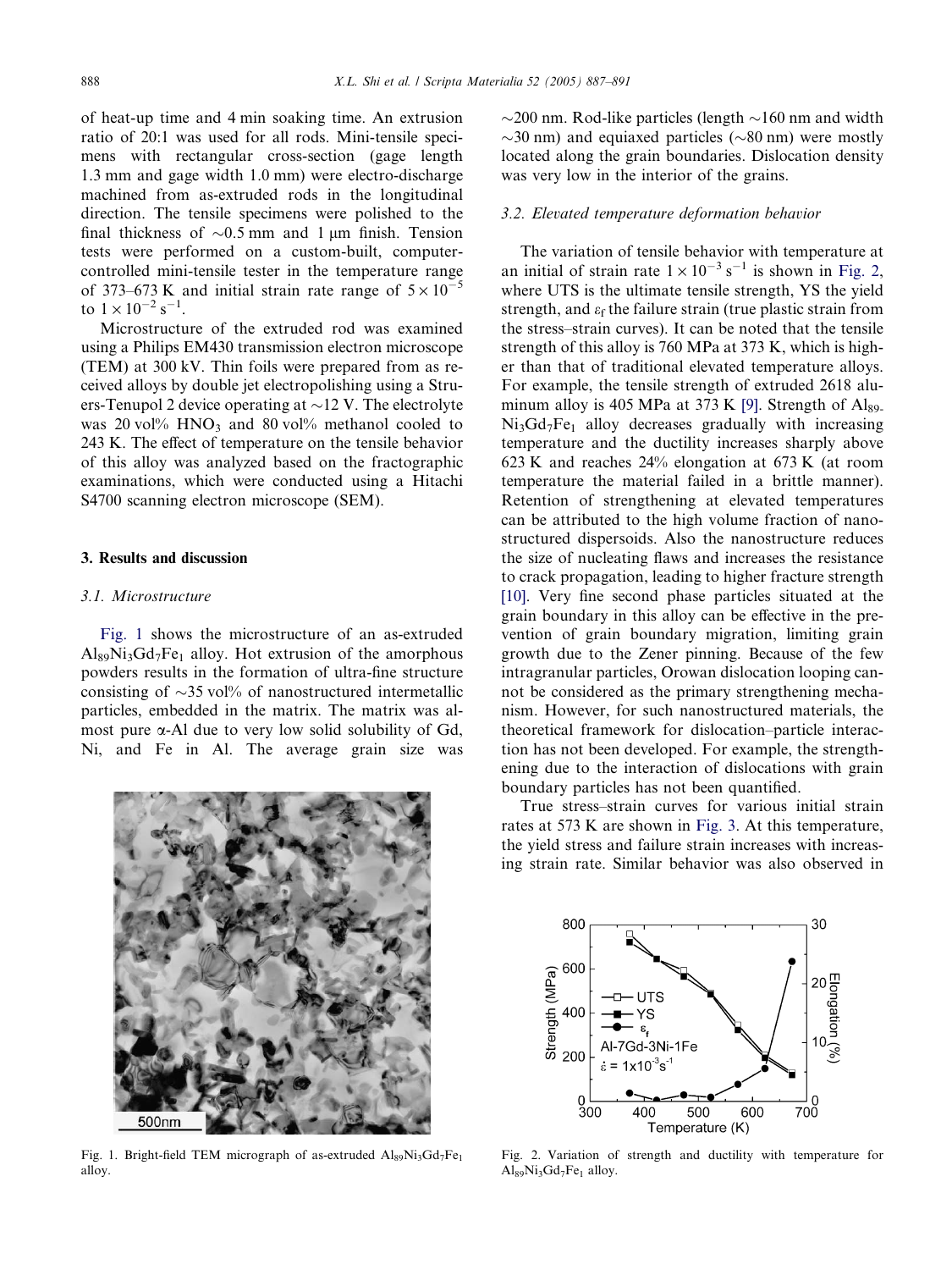<span id="page-3-0"></span>

Fig. 3. Stress–strain behavior of  $\text{Alg}_9\text{Ni}_3\text{Gd}_7\text{Fe}_1$  alloy at 573 K for various initial strain rates.

rapid solidification/powder metallurgy (RS/PM) aluminum alloys [\[11\]](#page-5-0). This is quite different from that of ingot metallurgy processed aluminum alloys with coarser microstructures. It has previously been shown that in materials with particles present along grain boundaries, plastic flow is produced by dislocation nucleation from the grain boundaries and from constituent particles pinning the grain boundaries [\[12\]](#page-5-0). The interaction between dislocations and particles results in more damage of the grain boundaries at lower strain rates. For  $\mathbf{Al}_{89}$  $Ni<sub>3</sub>Gd<sub>7</sub>Fe<sub>1</sub>$  alloy, uniform elongation decreases from 4% to 1% when initial strain rate decreases from  $1 \times 10^{-2}$  s<sup>-1</sup> to  $5 \times 10^{-5}$  s<sup>-1</sup> at 573 K, which implies an early start of the failure mechanisms with decreasing strain rate. Cavity nucleation and strain localization due to insufficient work hardening are possible explanations for the observed behavior. At lower strain rates, flow stress increases initially and then decreases with increasing strain. It is possible that the rate of dynamic recovery or evolution of damage leads to flow softening.

The variation of flow stress with strain rate at high temperatures is shown in Fig. 4. The apparent stress exponent decreases with increasing temperatures. The observed stress exponents are higher than 5. The presence of particles at the grain boundaries makes elevated



Fig. 4. Variation of strain rate with flow stress at high temperatures.

temperature deformation more difficult. However the values are not like other dispersion-strengthened Albased alloys, in which very high apparent stress exponents were observed [\[1\].](#page-5-0) A possible explanation is that most of particles are present along the grain boundaries. In this case, it is assumed that the strain rate is controlled by the breakaway of grain boundary dislocations from the particles, and the stress exponent could be reduced by  $\sim$ 1/4–1/9 compared to the microstructure containing particles within the grains [\[13\].](#page-5-0)

The deformation behavior of dispersion-strengthened materials at high temperatures can be represented by the constitutive equation which incorporates threshold stress as given by [\[14,15\]](#page-5-0)

$$
\dot{\varepsilon} = A \left( \frac{GbD_{\rm L}}{kT} \right) \left( \frac{\sigma - \sigma_0}{G} \right)^n \tag{1}
$$

where  $\dot{\varepsilon}$  is the strain rate,  $D_L$  the lattice self-diffusivity, G the shear modulus,  $b$  the Burgers vector,  $k$  the Boltzmann's constant, T the absolute temperature,  $\sigma$  the applied stress,  $\sigma_0$  the threshold stress, A the dimensionless constant, n the true stress exponent. The threshold stress concept is often introduced to rationalize the high stress exponents in dispersion-strengthened alloys [\[16\].](#page-5-0) Lagneborg and Bergman [\[17\]](#page-5-0) introduced the widely used method to determine experimental threshold stress by plotting  $\dot{\epsilon}^{1/n}$  versus  $\sigma$  with  $n = 5$  for pure aluminum, and extrapolating the linear fitted line to zero  $\dot{\epsilon}$ . Experimental threshold stress values at high temperatures are listed in Table 1. It can be noted that it decreases with temperature. In the climb threshold models, the origin of the threshold stress is considered as the increase in dislocation line length during the climb bypass [\[18–21\].](#page-5-0) The threshold stress models proposed by Arzt and coworkers [\[22,23\]](#page-5-0) and Mishra et al. [\[24\]](#page-5-0) suggest that the origin of threshold stress is due to the attractive dislocation–particle interaction. These models for threshold stress for dislocation creep are based on interaction of lattice dislocations with particles within the grain. However, as noted earlier, in the present alloy particles are mostly on the grain boundaries. Existing threshold models cannot predict threshold stress for this kind of nanostructured alloy.

The normalized strain rate,  $\frac{\partial k}{\partial L}G_b$ , is plotted against the normalized effective stress  $(\sigma - \sigma_0)/G$ , on double logarithmic scales in [Fig. 5](#page-4-0). For the data analysis, the values of the lattice self-diffusivity  $D_L$  [M<sup>2</sup>/s] =  $1.71 \times 10^{-4}$  exp(and G  $[MPa] =$  $3.0 \times 10^{4}$  – ce:hsp sp="0.25"/>16T [\[26\]](#page-5-0), where R is the universal gas constant, were used. After considering

Table 1 Experimental threshold stress values at high temperatures

| Temperature $(K)$      | 623 | 673 |
|------------------------|-----|-----|
| Threshold stress (MPa) | 69  |     |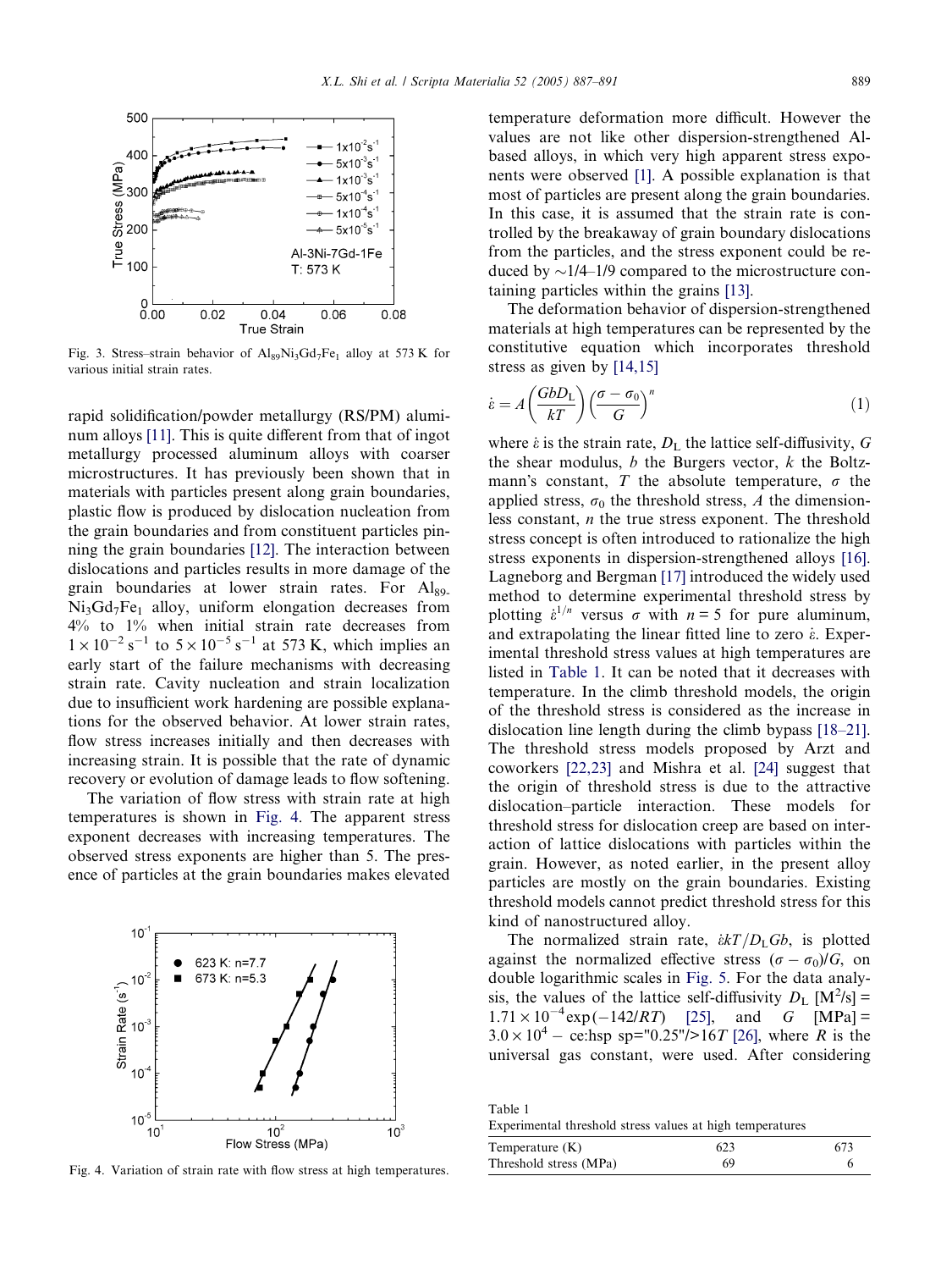<span id="page-4-0"></span>

Fig. 5. Temperature and diffusivity compensated strain rate versus normalized effective stress.

threshold stress, the experimental results at 623 and 673 K can be fitted well into the straight line with slope 5, which indicates the dislocation-climb controlled deformation. The value of dimensionless constant A in Eq. [\(1\)](#page-3-0) is 243.

SEM fractographs of tested samples at 573, 623 and 673 K and initial strain rate of  $1 \times 10^{-3}$  s<sup>-1</sup> are shown

in Fig. 6. The present results show transition in fracture surface morphology from transgranular to intergranular in the temperature range 573–673 K. At 573 K, shallow ductile dimples with different sizes are present (Fig. 6(a) and (b)). It can be noted that the dimple size is close to the grain size. In very small dimples, dispersoids responsible for void initiation can be observed. At 623 K, the dimples are deeper and larger than those at 573 K (Fig. 6(c) and (d)). A number of particles are visible within the dimples and along the edge of the dimples. The characteristic dimple size is around 1.2 um. At 673 K, dimple size ranges from 1 to  $4 \mu m$  (Fig. 6(e) and (f)). There are some less well-developed dimples with a discontinuous dimple perimeter. However, individual grains can be identified at the bottom of the dimples at higher magnification as shown in [Fig. 7](#page-5-0). It appears that intergranular fracture starts contributing at this temperature. This fracture mode has been observed in aluminum alloys at low stresses and high temperatures. Growth of grain boundary voids by coupled diffusion and power-low creep leads to intergranular fracture. It covers a large part of the fracture maps proposed by Ashby et al. [\[27\].](#page-5-0)



Fig. 6. SEM fracture surface of tested at: (a, b) 573 K; (c, d) 623 K; and (e, f) 673 K.